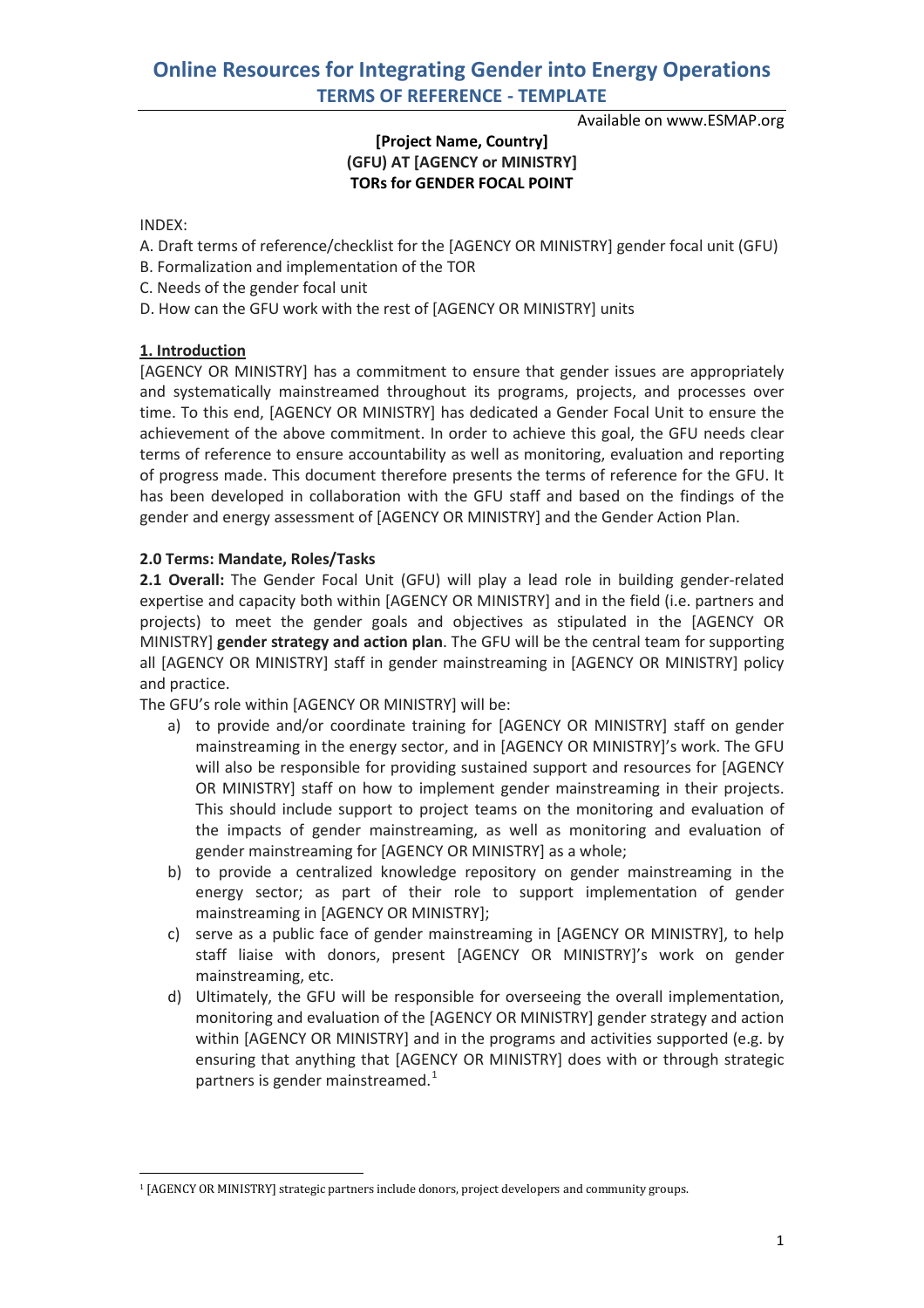Available on www.ESMAP.org

## **2.2 Specific Duties and Responsibilities:**

2.2.1 Technical Support and Capacity Building on GENDER MAINSTREAMING

- Facilitate the capacity enhancement of all [AGENCY OR MINISTRY] staff and partners/developers to acquire skills in gender for achieving gender equality in project deliverables. This should be done through identification of training needs of different units and staff at all levels as well as identification of the needs of developers and partners, and then development and delivery of appropriate training program based on identified needs, roles and responsibilities.
- **IDENTIFY OTHER CONSTRAINTS IN OTHER IN THE CONTEXT OF CONSTRAINS FOR ALL THER** MAINSTREAMING and, coordinate with respective managers to develop solutions for addressing them. This may include provision of technical assistance (e.g. development of a unit specific work plan), identification of relevant tools as well as other materials necessary for enhancing positive GENDER MAINSTREAMING work in those units
- Ensure gender is mainstreamed in all programs, projects and initiatives implemented by [AGENCY OR MINISTRY] with support from different partners
- **Participate in the review and development of national energy policies and strategies to** ensure adequate consideration and integration of gender concerns.
- Organize and conduct training for staff on the use of gender-sensitive tools and frameworks including indicators, checklists and other reference materials
- **If Identify and advise [AGENCY OR MINISTRY] management and the board on strategic** and gender friendly investments as well as successful gender interventions that deserve scale-up and or replication.
- **Provide on-call assistance for project developers in need of support for gender** mainstreaming, either through gender 'clinics' when staff can get support, through an email helpdesk, or other mechanism to provide staff with support as needed.

## 2.2.2 Project identification and implementation

- **Participate in proposal development by contributing gender expertise to program** design, including advising, conducting, or leading:
- o Carry out desk-top and field-based sex-disaggregated data collection and analysis (e.g. feasibility assessments and reconnaissance surveys).
- o Technical input to needs assessments and determining appropriate gender-sensitive methodologies and impact indicators for program implementation.
- Ensure gender is appropriately mainstreamed in all existing and new tools and frameworks used in identification and development of projects. Important frameworks and tools include advertisements (e.g. call for proposals) checklists, guidelines, processes/procedures, project appraisal and selection criteria (including partners), strategic plan, M+E frameworks including the Result Based Monitoring framework
- Ensure that project intervention packages, activities and processes, as per the project components, are gender sensitive and meets the needs of both women and men
- Coordinate all gender related project activities at the organizational and field levels e.g. by initiating and overseeing gender needs assessments, review and analysis of findings from a gender perspectives.
- **Participate in the review, evaluation and appraisal of projects to ensure screening is** gender sensitive, among other things
- Participate in reviewing developers' and partners' capacity building and technical assistance packages to ensure they consider gender equality issues and women empowerment adequately
- Initiate gender audits of selected projects to obtain anecdotal-field based evidence of gender impacts of selected projects
- Encourage and assist project developers in development of their own gender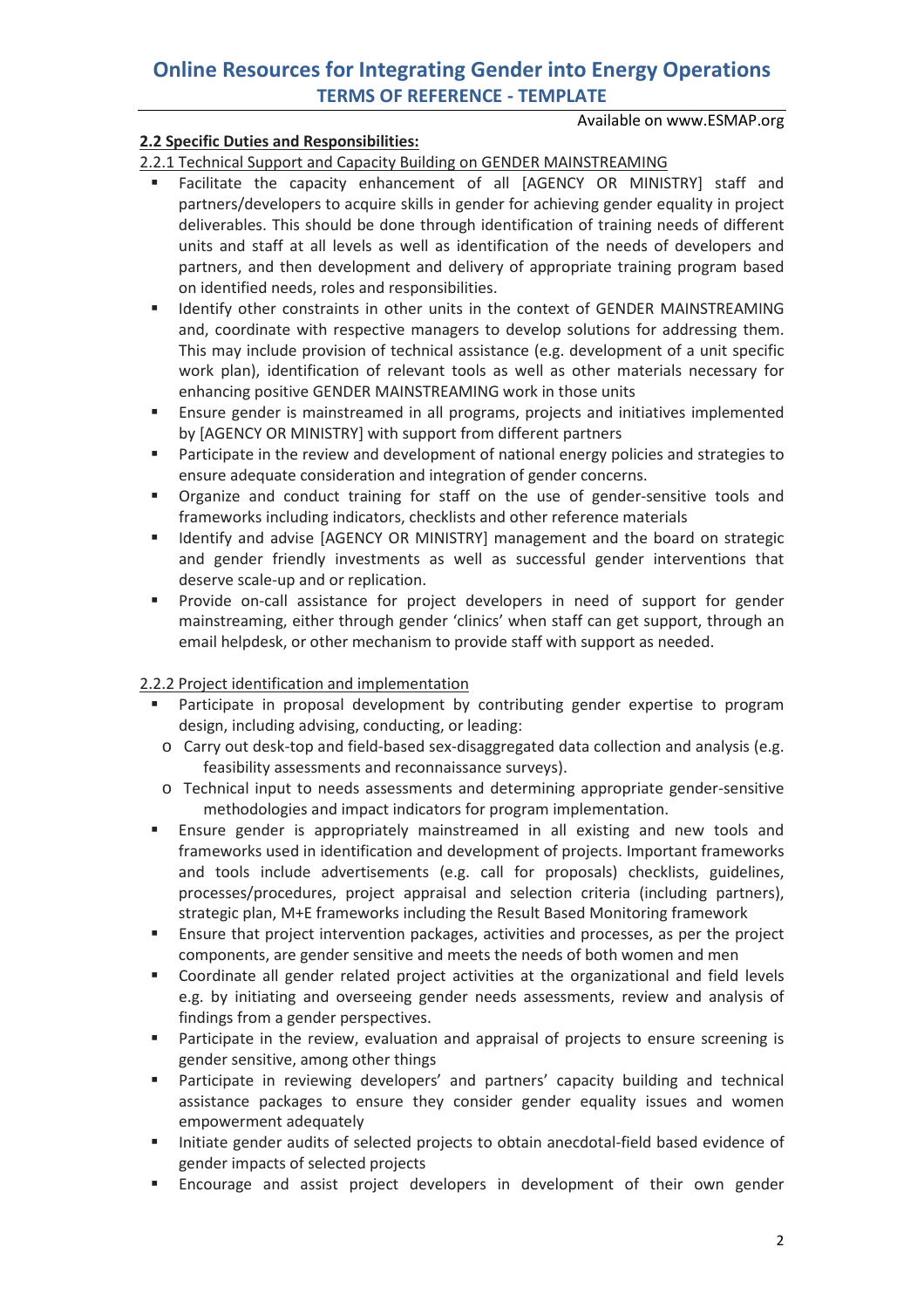Available on www.ESMAP.org

mainstreaming programs including development of relevant gender benchmarks or yardsticks

### 2.2.3 Gender knowledge management and information sharing

- Review completed and on-going projects to identify and document gender-friendly practices on gender, document their impacts and share findings internally and externally to inform policy decisions and trigger actions.
- **EXECT** Create and maintain an internal database of knowledge and best practices resources in support of effective and consistent gender mainstreaming in [AGENCY OR MINISTRY] works and in the work of partners. This database should include links to key resources, and project summaries as available. Where applicable and available, information in the database should be quantitative and disaggregated by sex, including numbers and type of projects implemented, target beneficiaries and example of gender impacts (positive and negative) and other relevant information or comments. Such a database could be maintained through GoogleDocs<sup>[2](#page-2-0)</sup> or other online file sharing systems for [AGENCY or MINISTRY]l-time access and updating.
- **Seek and identify knowledge and experience from other actors at the national,** regional or international level and enrich the [AGENCY OR MINISTRY] database. This information can also be used as reference from which to improve [AGENCY OR MINISTRY] practices on GENDER MAINSTREAMING.

### 2.2.4 Gender Budgeting and fundraising

- Advocate for dedicated resources for the [AGENCY OR MINISTRY] budget for supporting gender related activities as stipulated in the gender action plan.
- **IDENTIFY 19 IDENTIFY 10 IDENTIFY 10 IDENTIFY 10 IDENTIFY 10 IDENTIFY 10 IDENTIFY 10 IDENTIFY 10 IDENTIFY 10 IDENTIFY 10 IDENTIFY 10 IDENTIFY 10 IDENTIFY 10 IDENTIFY 10 IDENTIFY 10 IDENTIFY 10 IDENTIFY 10 IDENTIFY 10 IDENT** empowerment through energy projects and initiate follow up processes.

## 2.2.5 Monitoring, Evaluation and Reporting

- Work closely with the M&E unit (e.g. by providing input into the design and oversight of the Monitoring and Evaluation (M&E) framework so as to ensure reports are gender-sensitive (e.g. contain gender information disaggregated by sex, number and other parameter relevant for each social group). A gender sensitive M&E framework should include gender sensitive indicators in order to quantify the impacts of the interventions
- Ensure the M& E staff has relevant knowledge and tools for monitoring and evaluation the gender impacts using the gender sensitive M&E framework.
- **Participate in evaluating the project's gender equality performance and take lean on** gender equality action planning
- Ensure quarterly and annual reports contain information on gender impacts of supported projects. This can be done in two ways: (1) by integrating genderdisaggregated information throughout the report, (2) by dedicating a special section/chapter on gender somewhere in the report.
- When necessary prepare gender progress and analytical reports and statistics, genderdisaggregated data, project briefs and ensure that management and the board as well as staff and other stakeholders (e.g. partners and developers) are updated regularly.

## 2.2.6 Organizational Learning and Communication

<span id="page-2-0"></span><sup>&</sup>lt;sup>2</sup> See www.[docs.google.com/](http://www.docs.google.com/) on how to upload, share and maintain data online.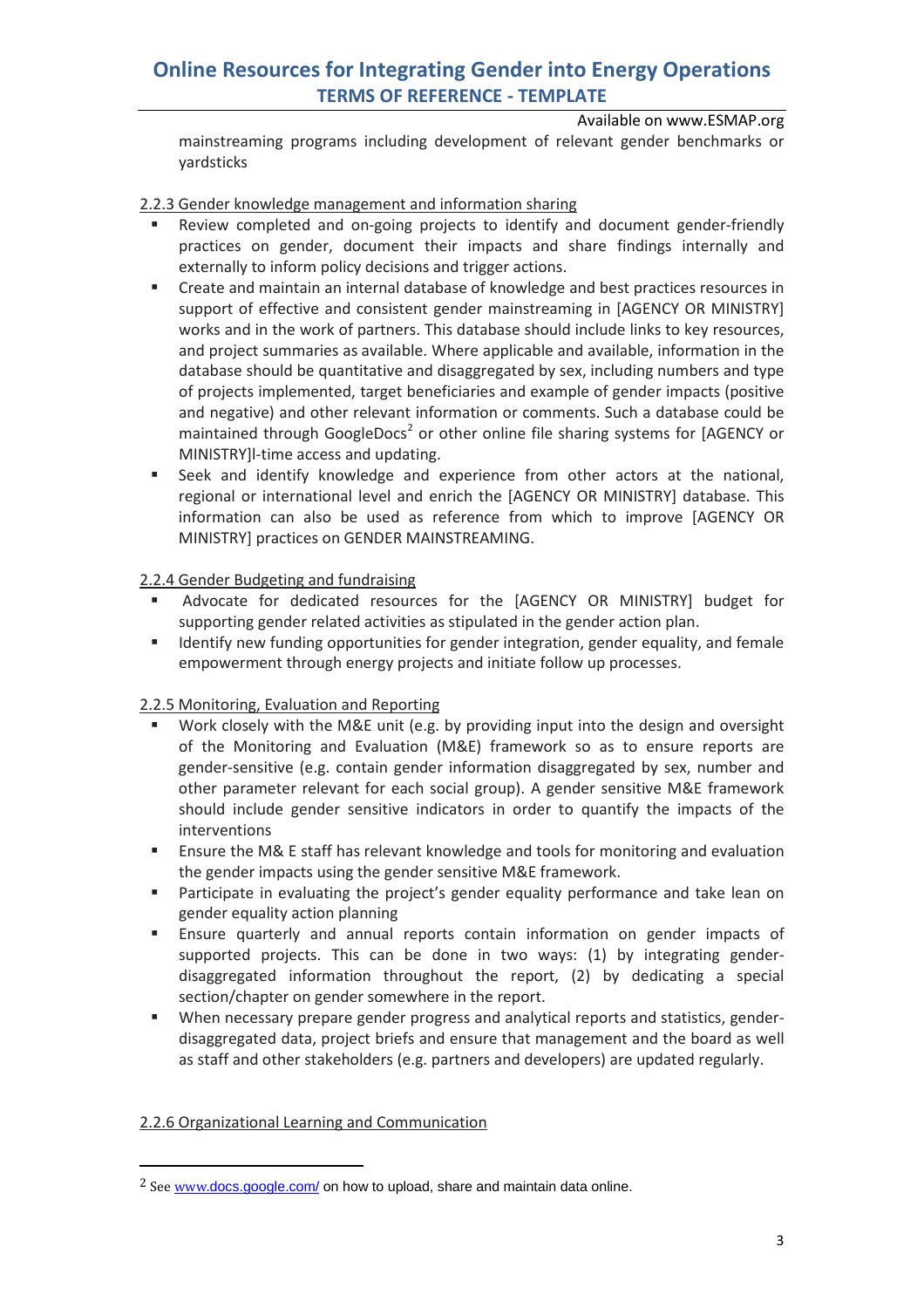Available on www.ESMAP.org

- **Facilitate organizational learning and communication through knowledge management** of gender integration, gender equality, and female empowerment from existing field programs best practices and lessons learned, and effective dissemination of knowledge among [AGENCY OR MINISTRY] staff to improve program implementation, build capacity and institutionalize best practices
- **Diversee drafting of web content for the gender section on the [AGENCY OR MINISTRY]** website and coordinate with the responsible sections (e.g. data base and ICT) to ensure the section is updated regularly

### 2.2.7 Partnership and New Business Development

 Assist in positioning [AGENCY OR MINISTRY] with external stakeholders (other government agencies, NGOs, contractors, donors, research organizations) as a preferred partner in area of gender integration, gender equality, and women empowerment through systematic analysis and communication [AGENCY OR MINISTRY]'s gender friendly practices.

### 2.2.8 Representation

 Present [AGENCY OR MINISTRY] experience (i.e. efforts and lessons learned) in relevant events, conferences and forums at the national regional and international level

### 2.2.9 Communication

**Constant and accurate communication is an important part of gender mainstreaming.** Staff and partners need to know what is going on and where they should go and or who they should contact for specific issues or questions. Therefore, gender focal unit will ensure smooth and effective communication with other units with [AGENCY OR MINISTRY] as well as with partners including project developers. Different approaches can be employed in ensuring constant and effective communication including through newsletter, website, emails, posters and reports (e.g. quarterly and annual reports).

#### **B. FORMALIZATION AND IMPLEMENTATION OF THE TOR**

In order to be effective and operational, these ToR should be formalized through be endorsement by [AGENCY OR MINISTRY] management, and supported by related and necessary budget allocations. Once endorsed, these ToR should be integrated in the existing ToR for the [XXXX] unit and communication should be made to all [AGENCY OR MINISTRY] staff informing of the expanded mandates of the [XXXX] unit. Consequently, subsequent reference to [XXXX] unit should make reference to the gender mandate and roles for example during advertisement and recruitment of staff for [AGENCY OR MINISTRY] but particularly for staff of the [XXXX] unit whereby at least one of the key requirements should be knowledge on gender.

## **C. NEEDS OF THE GENDER FOCAL UNIT**

In order to be able to carry out the duties and responsibilities described in the ToR, the Gender Focal Unit / (OR THE GENDER ACTION PLAN) has identified three types of needs that require assistance in order to position the unit in the best position to deliver adequately and efficiently on the ToR.

These needs are: (i) Capacity building (ii) Short term support gender expert and (iii) Non earmarked/gender focused funding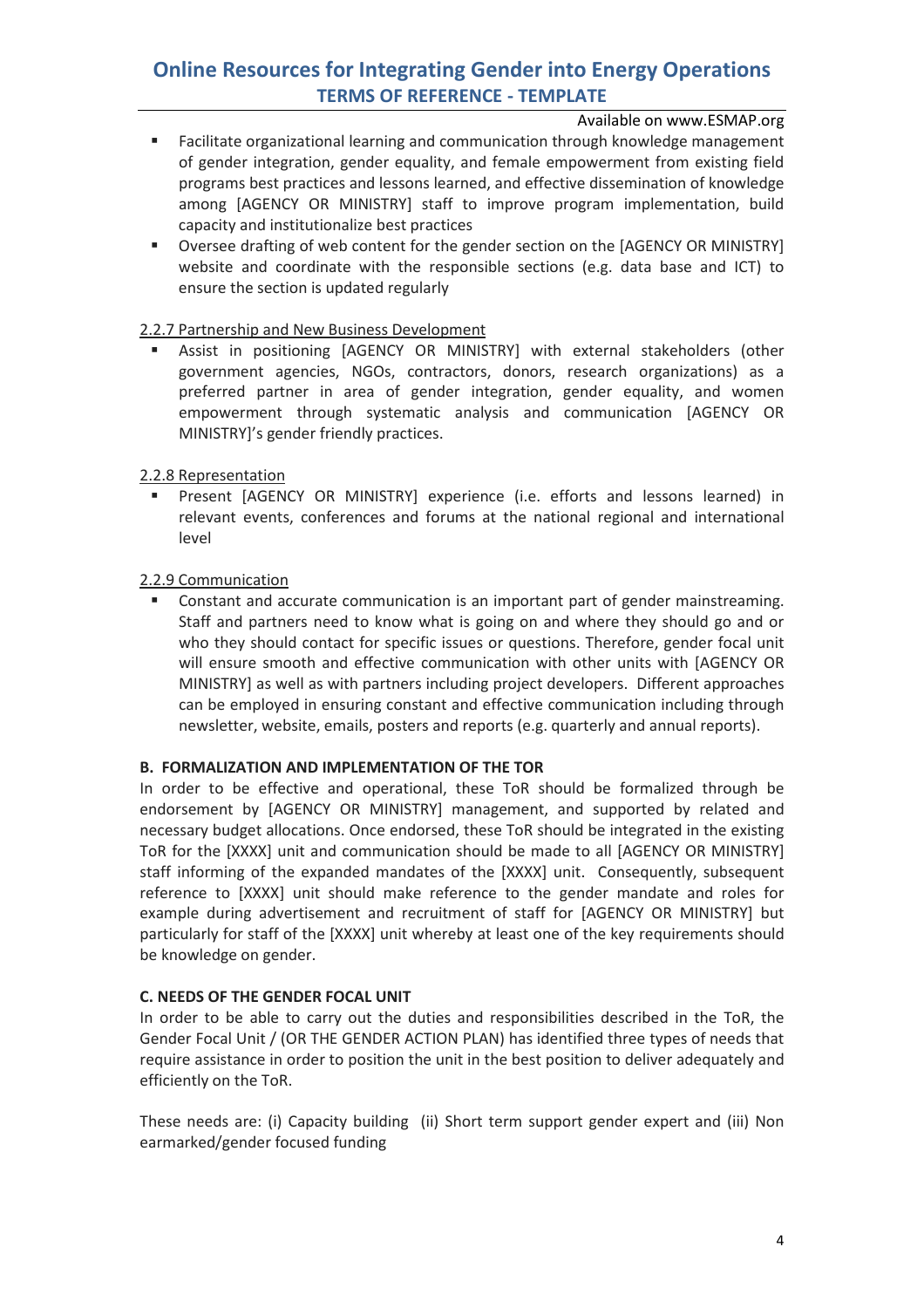Available on www.ESMAP.org

**i. Capacity building:** While the Gender Focal Unit staff currently has a fair knowledge and experience on of gender and Gender Mainstreaming issues in energy sector, they feel that they would require additional (formal and specialized) training to refresh and enhance their knowledge. Specialized training is needed on key topics such as gender sensitive analysis of programs, projects, policies and strategy; gender sensitive monitoring and the use of gender-sensitive indicators as well as gender budgeting. In addition to formal training, Gender Focal Unit staff would require exposure training to other institutions with good progress and track record on GENDER MAINSTREAMING. This can be done in the form of exchange visits to other organizations in similar business that have made significant progress on GENDER MAINSTREAMING.

**ii. Short term support gender expert**: Currently the GFU has two staff that are already stretched with other duties of the unit. Therefore while the two staff are willing and committed to spearhead the gender work through implementation of the gender work plan, they are concerned possibility that work may become too much to them leading to provision of substandard work. In view of this, the GFU team feels that it would useful to have a shortterm consultant (6 month to 1 year) to assist them in getting the unit more organized to undertake the gender piece of work. This consultant would also serve as a mentor to both the GFU and other [AGENCY OR MINISTRY] staff thereby, enhancing their ability to deliver quality work. He/she would be provided with official terms of reference with descriptions of duties and responsibility which would include, inter alia, assisting the GFU in setting up the gender database, reviewing to ensure gender concepts and terms are incorporated in all business templates, application forms, ToRs for feasibility studies, criteria as well as other process related to project identification, selection/appraisal, monitoring reporting and evaluation. The consultant would also assist GFU in identification and development of gender case studies.

**iii. Gender focused funding:** While there is some funding currently being allocated to support gender sensitive activities and projects, this funding is not enough to support many and large scale gender-sensitive pilot projects. The main [AGENCY or MINISTRY]son is that the nature of existing funds (earmarked funds) does not allow much flexibilities in terms of prioritizing and or biasing for instance, of some social group over the other. For example, according to the GFU, [AGENCY OR MINISTRY] carried out 3 studies on energy needs of women led businesses between 2009 and 2010. However, because of limited and inflexible funding the identified women businesses have not been supported despite the strong and positive recommendations for financial of support of those women businesses. Thus, availability of additional and flexible funds or funds earmarked for GENDER MAINSTREAMING would help a great deal by allowing the GFU and [AGENCY OR MINISTRY] to support more large scale gender sensitive projects.

### **D. HOW CAN THE GFU WORK WITH THE REST OF [AGENCY OR MINISTRY] UNITS**

Based on the organizational arrangement and structure of [AGENCY OR MINISTRY] whereby there are 11 units/sections each mandated with specific roles and responsibilities such that no other unit is superior or responsible to the other unit, there two options which can be applied jointly to facilitate smooth and effective collaboration between GFU and the rest of the units. These options are (a) Establishment of the Gender Working Group or Task Force, and (b) Development of gender work plan for each for each unit.

(a) Development of the Gender Working Group or Task force. This group can be formed by drawing at least two gender champions (i.e. staff who are gender aware or interested to be